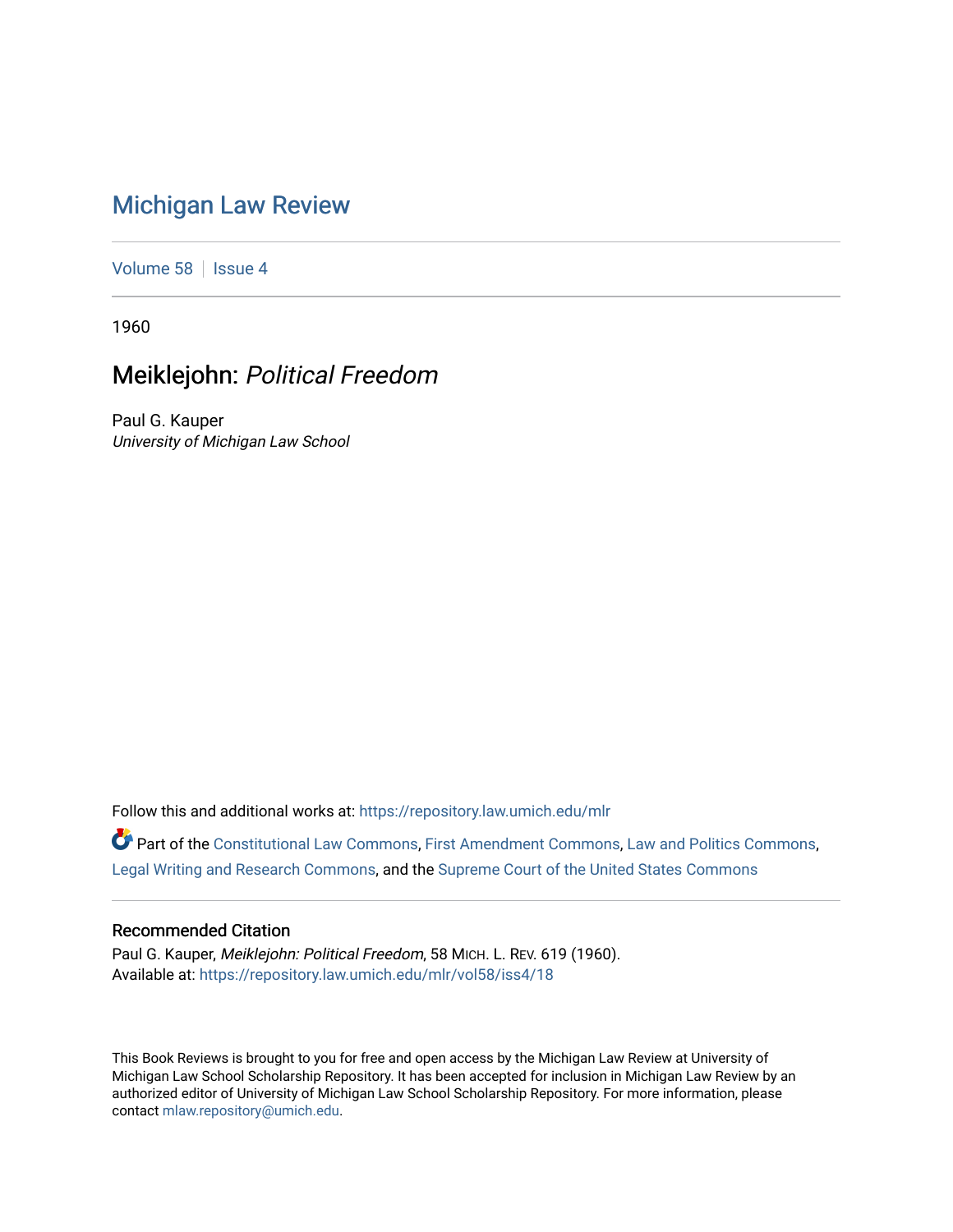POLITICAL FREEDOM. By *Alexander Meiklejohn.* New York: Harper & Brothers. 1960. Pp. xxv, 166. \$3.50.

Mr. Meik.lejohn's book, *Free Speech and Its Relation to Self-Government,* appeared in 1948. His latest volume incorporates the 1948 text as Part I and includes in addition under Part II, entitled "The Freedom of the Electorate," a new chapter on the limitations of congressional authority, the transcript of testimony given by him before the Senate Subcommittee on Constitutional Rights on "The Meaning of the First Amendment," the text of several previously published articles dealing with the freedom of scholars and teachers, a letter to the *Harvard Crimson* and a petition addressed to him by Congress, both dealing with legislative investigation of political beliefs and associations.

The earlier treatment of free speech in its relation to self-government is the most substantial part of the new book, for in it the author states his basic conceptions of the function of free speech in a self-governing society. Those who did not read the earlier volume should welcome this further opportunity to become acquainted with what some have described as a classic treatment of the subject. This is not to belittle the significance of the materials found in Part II, with its discussion of academic freedom and integrity, prompted by the actions of some universities in requiring professors to take oaths relating to political beliefs, and of the critical issues raised by congressional investigations into political affiliations. These discussions reveal the same stimulating qualities of style and thought that distinguish the earlier chapters on free speech. The basic premises, however, for the treatment of these questions are established in Part I.

It should be observed at the outset that Mr. Meiklejohn is a master of clear, direct and persuasive prose. The fine quality of his writing reflects the clarity of thinking and incisiveness of analysis that impart such a convincing quality to his arguments. In tum, his reasoning stems from premises based on solid and mature thought. Here we have intellectual and moral integrity of a high order, and any reader can understand why the author's former students, like Professor Malcolm Sharp, who wrote the very interesting Foreword, should speak with respect and affection for a teacher whose clear thinking and high sense of values must have been a stimulating classroom force.

The basic premise upon which Mr. Meiklejohn proceeds is that the people of the United States are their own rulers, that by means of the Constitution they have entered into a compact whereby they retain their position as rulers in a self-governing society, that freedom of discussion is a means of arriving at informed judgment on matters of public concern, and that in view of the centrality of free speech in the discussion and decision-making process, this freedom may not be limited except under very narrowly prescribed circumstances when speech becomes irrelevant or is identified with overt criminal conduct. In short, he argues that the First Amendment when it says that Congress shall make no law abridging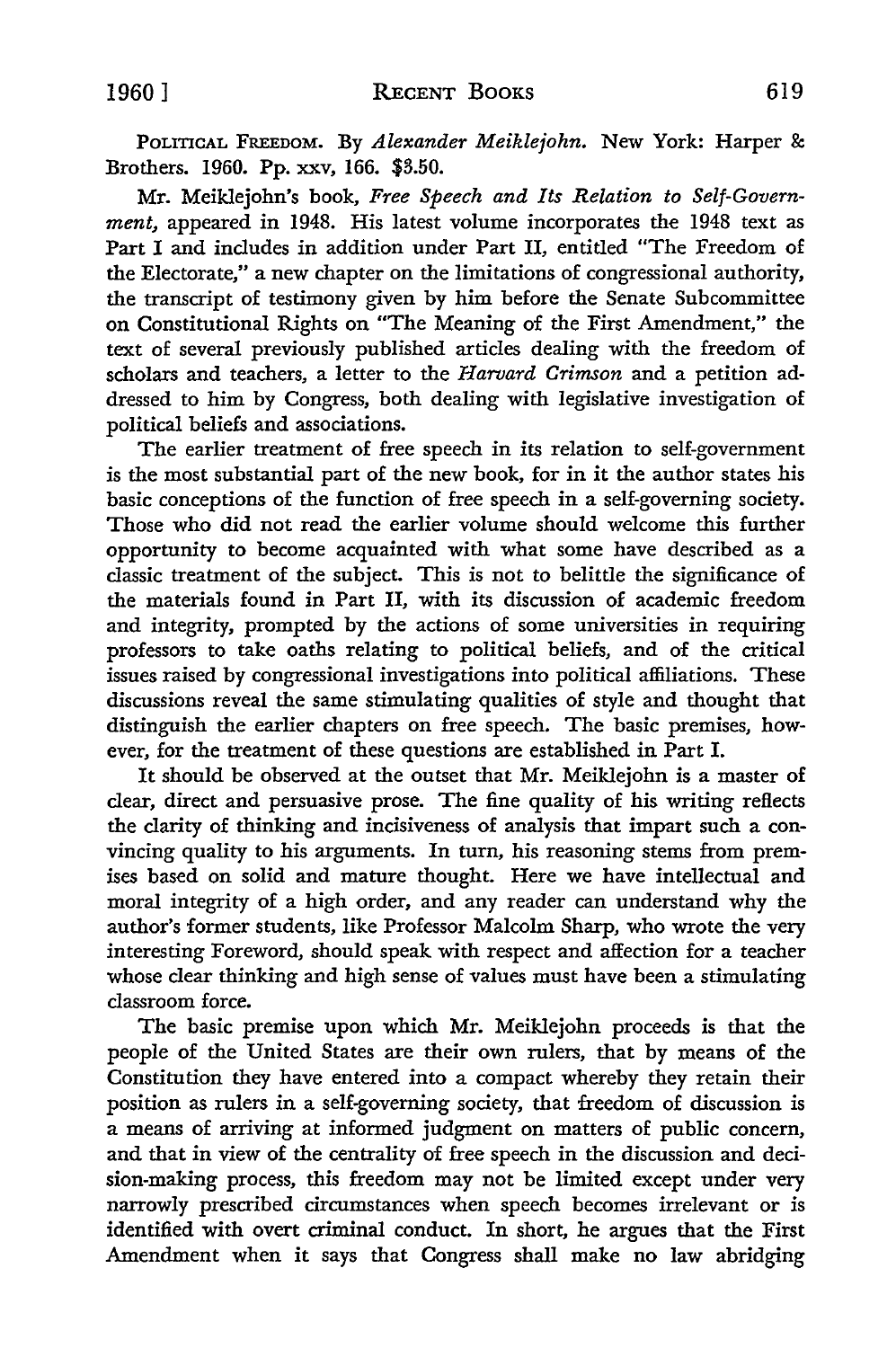freedom of speech means just that. The position he takes, at least so far as it pertains to speech in the area of public affairs, is essentially the same position as that taken by Justice Brandeis in his famous concurring opinion in the *Whitney* case,1 by Justices Black and Douglas of the present-day Court,2 and also at times expressed by Justice Holmes,3 although Mr. Meiklejohn feels that Justice Holmes, in formulating the clear-and-presentdanger test in the *Schenck* case,4 laid the foundations for an interpretation of the First Amendment which has done much to impair its vitality.

In developing his thesis, Mr. Meiklejohn, as part of his first chapter, presents the picture of the New England town meeting where each interested citizen has not only his own voice to speak in respect to the subject but joins with others in a process of mutual hearing and discussion, or what Meiklejohn calls the process of sharing the truth, to the end that a decision based on an awareness of all the relevant considerations may be made. Free speech thus serves an indispensable political function. In the town meeting no one's views may be denied because he may be expressing unpopular opinions. It is only when the roof caves in on the town meeting\_ that speech becomes futile and it is only then that the moderator may call the meeting off. For Mr. Meiklejohn the town meeting puts in miniature the whole process of public discussion and truth-sharing which gives meaning to free speech on the national level.

In asserting that the First Amendment should be literally construed to deny to Congress any power to abridge the freedom which the people have retained as the rulers in our system of self-government, Mr. Meiklejohn comes close to what may be described as an absolutist interpretation of the First Amendment. Discussion that falls short of incitement to an overt criminal act cannot be limited. The following passage is taken from his book at page 123:

"An incitement, I take it, is an utterance so related to a specific overt act that it may be regarded and treated as a part of the doing of the act itself, if the act is done. Its control, therefore, falls within the jurisdiction of the legislature. An advocacy, on the other hand, even up to the limit of arguing and planning for the violent overthrow of the existing form of government, is one of those opinion-forming, judgment-making expressions which free men need to utter and to hear as citizens responsible for the governing of the nation. If men are not free to ask and to answer the question, 'Shall the present form of our government be maintained or changed?'; if, when that question is asked, the two sides of the issue are not equally open for consideration, for advocacy, and for adoption, then it is impossible to speak of our government as established by the free choice of a self-governing people."

<sup>1</sup> Whitney v. California, 274 U.S. 357 (1927).

<sup>2</sup> See their dissenting opinions in Dennis v. United States, 341 U.S. 494 (1951).

<sup>8</sup> See his dissenting opinions in Abrams v. United States, 250 U.S. 616 (1919), and Gitlow v. New York, 268 U.S. 652 (1925).

<sup>4</sup>Schenck v. United States, 249 U.S. 47 (1919).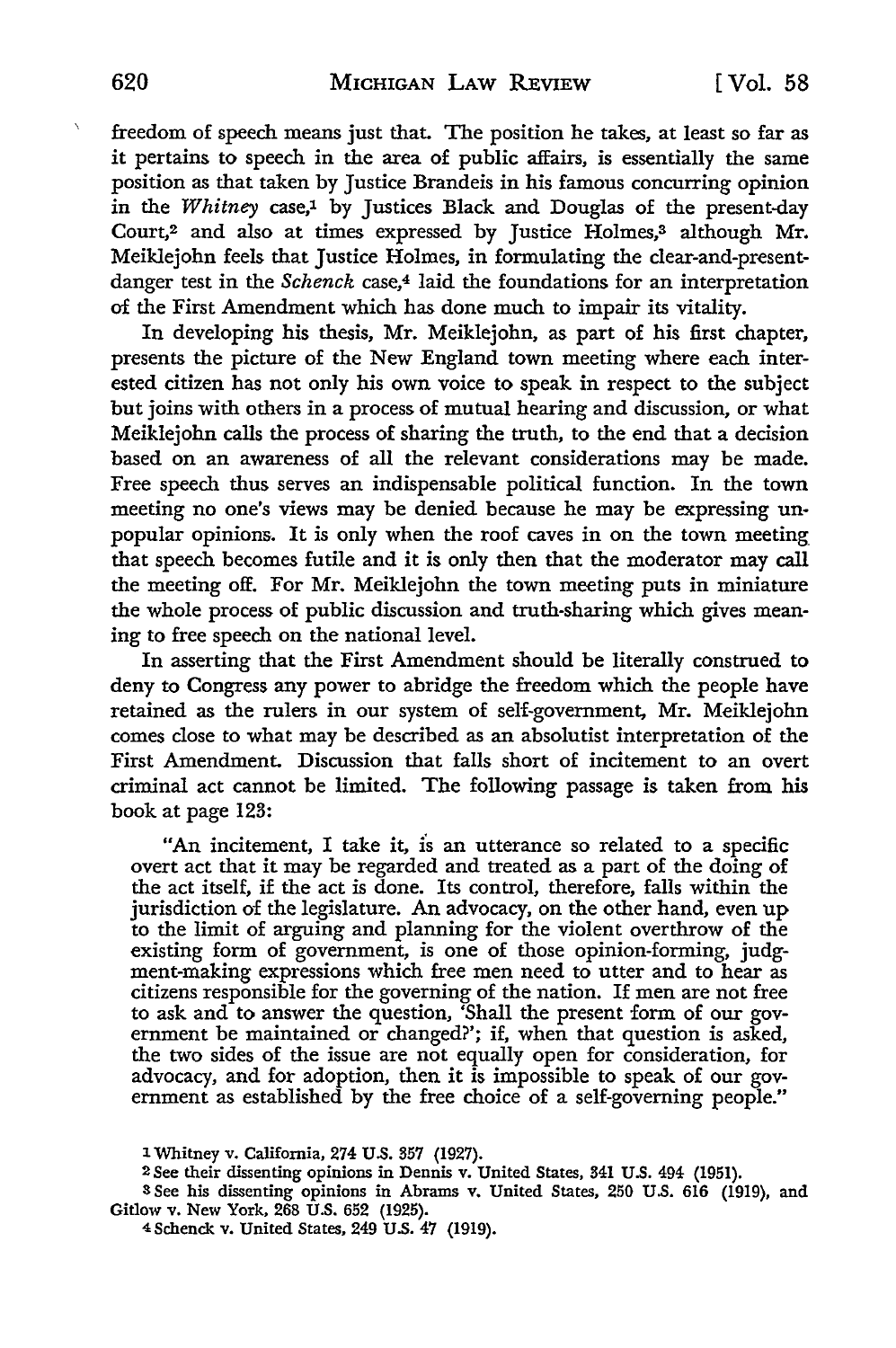1960] **RECENT BOOKS** 621

The interpretation of the First Amendment, epitomized by the foregoing passage, explains why Mr. Meiklejohn objects to the "clear-andpresent-danger" test as a means of determining the validity of legislative restrictions on free speech. He argues the the later use of this formula in cases dealing with free speech issues has had a disastrous effect upon our understanding of self-government and has led to annulment rather than interpretation of the First Amendment. Under this formula the expression of a minority opinion may be denied the protection of the First Amendment whenever it involves clear and present danger to the public safety. Mr. Meiklejohn characterizes the clear-and-present-danger language as "a peculiarly inept and unsuccessful attempt to formulate an exception to the principle of the freedom of speech." (p. 45)

Since Justice Holmes was associated with this test and first enunciated it in the *Schenck* case, Mr. Meiklejohn takes occasion to examine the Holmesian philosophy in respect to law and the social order. Holmes, according to the author, was an individualist and this view colored all his thinking. Pointing out that Holmes did not attach much meaning to the idea of the dignity of man, did not share the view of our political society as a self-governing community seeking to achieve common ends in the pursuit of the general welfare, but instead looked upon government and law as a means of reconciling and accommodating competing private interests, and was more likely to think of the "bad man" as an influential factor in the shaping of law, the author concludes that Holmes did not fully appreciate the place of good men in the community and their concern for the common welfare rising above selfish group and private interests and that for this reason did not fully appreciate the meaning of free speech as a means to truth-sharing in the pursuit of the common good of the politically-organized community.

Moreover, Meiklejohn . feels that Holmes, in formulating clear and present danger in his interpretation of the First Amendment, confused two basically different ideas-freedom of public speech under the First Amendment, which cannot be abridged, and the liberty of private speech which is protected under the due process clause of the Fifth Amendment. This distinction between the unabridgeable freedom of the people to arrive at decisions on public policy questions by the process of mutual discussion and the qualified liberty under the due process clause to speak on matters of private interest is fundamental to Meiklejohn's thesis and must be fully understood in order to appreciate his interpretation of the First Amendment. Legislation restrictive of the liberty protected by the Fifth Amendment is valid when measured by the standard of reasonableness. Whenever citizens are using speech to advance their own interests, they are asserting at most a liberty that may reasonably be curtailed. This obviously affords wide range for judicial interpretation and weighing of interests. Thus libel and slander laws fit into this category. But this liberty should not be con-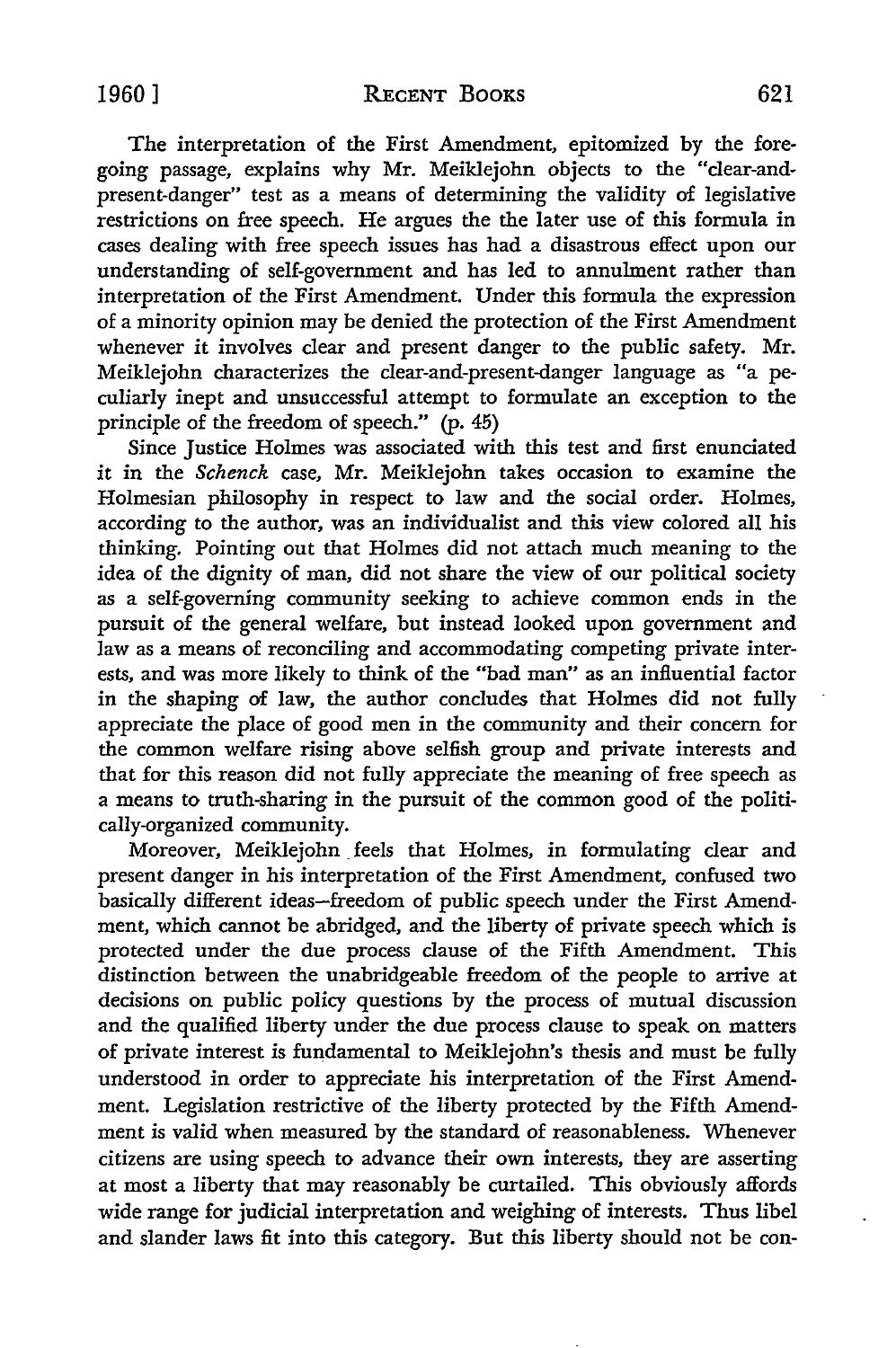fused with the First Amendment's "freedom" to speak on matters of public concern. This sharp distinction makes clear that Mr. Meiklejohn rejects the idea that the function of government is simply to reconcile and accommodate conflicting private interests. This is a part of it, as he admits, but its more important function is to develop in a positive way the policies that promote the great purposes for which the people joined together in choosing and ordaining this government. It is because of his emphasis on free speech in the determination of public policy that Mr. Meiklejohn entitled his new volume "Political Freedom" and that in the first section of the new Part II he emphasizes the importance of the electoral process in the system of self-government. His emphasis then is on free speech as the central ingredient of political freedom.

As this reviewer pointed out above, Mr. Meiklejohn writes and argues persuasively. No reader can fail to be impressed by the intellectual force and moral earnestness of its arguments. He makes out a convincing case for the priority of free speech in a democratic society, and his whole treatment tends to give support to the Supreme Court's declarations in recent years that the First Amendment's freedoms are preferred freedoms just because they are the lifeblood of a democratic society.<sup>5</sup> In the presentation of this point Mr. Meiklejohn has rendered a notable service, and the book deserves wide reading by all citizens to recall for them the first principles with respect to our government.

One may share many of the writer's conclusions without accepting all of his premises. Mr. Meiklejohn, in advancing his thesis, does not rest his case on natural right or even on abstract considerations relating to the function of free speech in a democratic society. Instead, he develops the compact theory of our Constitution, as resting on the consent of the governed and on the retention by the people of the power to make their own decisions including, necessarily, the freedom to speak, the freedom to hear, and the freedom to share truth, all indispensable to the making of these decisions. To some it may appear that characterization of the politically organized society in terms of a compact stretches the concept of contract beyond meaningful significance.

The most vulnerable part in Mr. Meiklejohn's thesis, however (at least it would so appear to lawyers), is the sharp distinction he makes between speech on matters of public interest and speech in assertion of private interest. When the author states that the first type pf speech is protected by the First Amendment and the latter by the due process clause of the Fifth Amendment, he is weaving whole cloth so far as legal doctrine is concerned. Certainly the Supreme Court has recognized no such distinction, except insofar as some members of the court have distinguished between freedom of the First Amendment as a restriction on Congress and the same freedoms treated as part of the fundamental liberties protected under the due process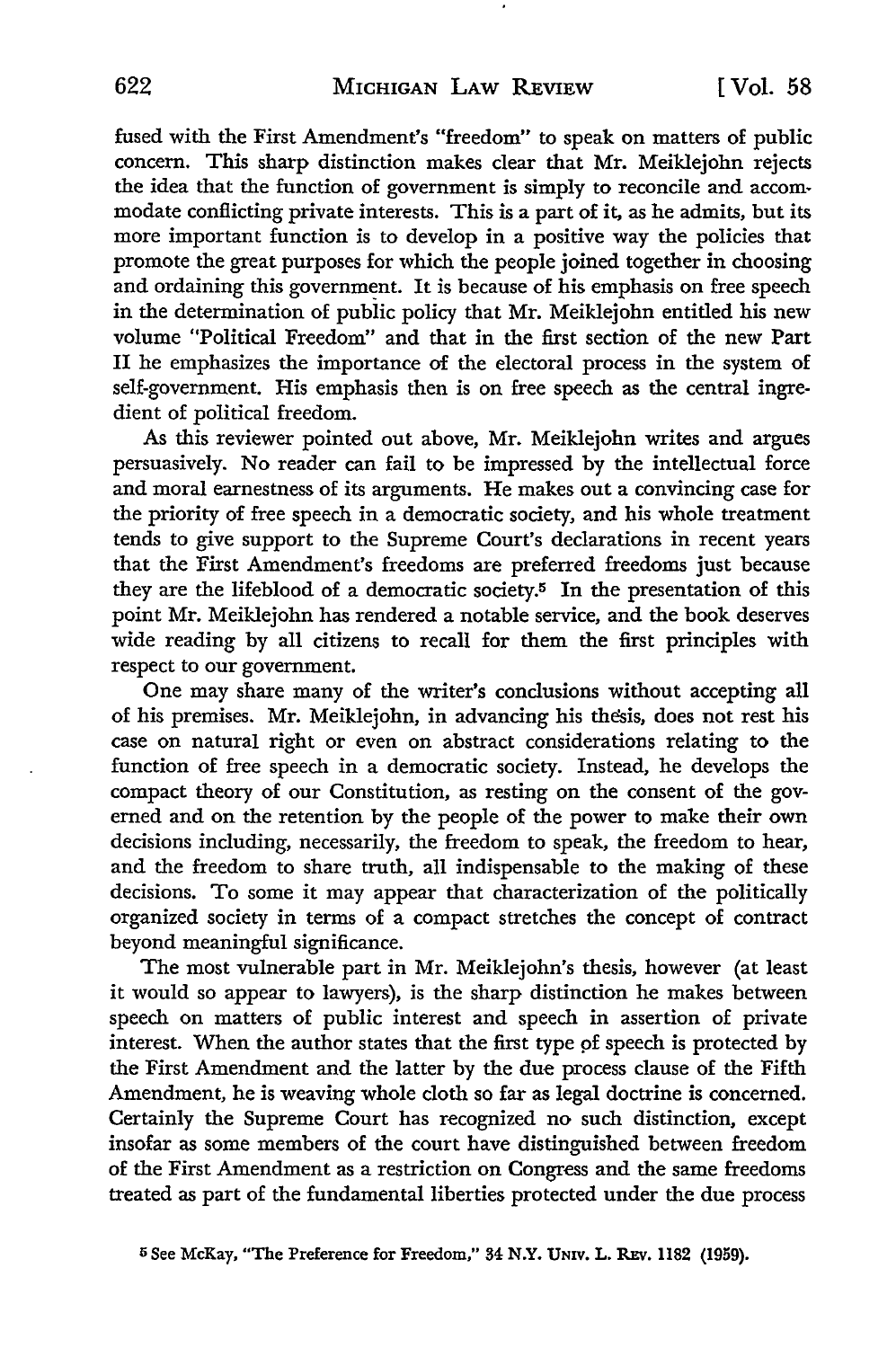1960] RECENT BOOKS 623

clause of the Fourteenth Amendment.6 The attempt to classify by reference to these distinctions creates difficulties that Mr. Meiklejohn does not attempt to resolve, although he does suggest that it would be appropriate to bring within the private interest category the speech activities by "lobbyists for special interests, by advertisers in press or radio, by picketing labor unions, by Jehovah's Witnesses, by the distributors of hand bills on city streets, by preachers of racial intolerance, and many others." (p. 83)

The suggestion that persons preaching race hatred are serving private interests and cannot claim the protection of due process illustrates the difficulty of classification. To be sure, the majority in the *Beauharnais* case<sup>7</sup> characterized the Illinois anti-hate statute as an extension of libel, and probably Mr. Meiklejohn would concur in this result. Yet Justices Black and Douglas dissented because they viewed this actually as an exercise of the right to petition since the defendants were trying to influence local governmental policy. Or consider the validity of legislation directed against obscene literature. In the *Roth* and *Alberts* cases,8 the Court answered the First Amendment argument by saying that obscenity did not come within the free speech guarantee. Mr. Meiklejohn (in the event he agreed with this result, and the reviewer is not so sure he would) would have to say that the First Amendment was irrelevant since the distributors of these books were engaged in a business enterprise for their own profit and were thereby advancing their own interest, and that at most, therefore, they could claim a restricted liberty under the due process clause of the Fifth Amendment. Yet dissenters in these cases objected that the First Amendment was designed to protect against the kind of thought control they found present in the statutes. To mention cases like these is to suggest the problem of classification if we are to follow Mr. Meiklejohn's categories. Moreover, as he recognizes, the real importance of free speech under the First Amendment is not to be defined so much in terms of the right of the speaker but rather in terms of the right of a community to hear and to make a decision after all views have become known. If this is so, then certainly

<sup>6</sup>See Justice Jackson's dissent in Beauharnais v. Illinois, 343 U.S. 250 at 288 (1952), and Justice Harlan's separate opinion in Roth v. United States, 354 U.S. 476 at 500-508 (1957).

So far as the Fourteenth Amendment and the restrictions on state power are concerned, the author (pp. 52-54) suggests the argument that the privileges and immunities clause should be employed to protect freedom of political speech against abridgment by the states, to parallel the First Amendment restriction on Congress, and that the due process clause should be used to protect private speech against unreasonable restriction by the states. However, since the Supreme Court in application of the fundamental rights interpretation has said that the First Amendment freedoms are incorporated into the Fourteenth Amendment via the due process clause, the application of Mr. Meiklejohn's theory which distinguishes between speech on matters of public concern and speech in promotion of private interests leads to the result that two basically different kinds of speech are recognized as part of the "liberty" protected by the due process clause of the Fourteenth Amendment.

7 Beauharnais v. Illinois, 343 U.S. 250 (1952).

s Roth v. United States, Alberts v. California, 354 U.S. 476 (1957).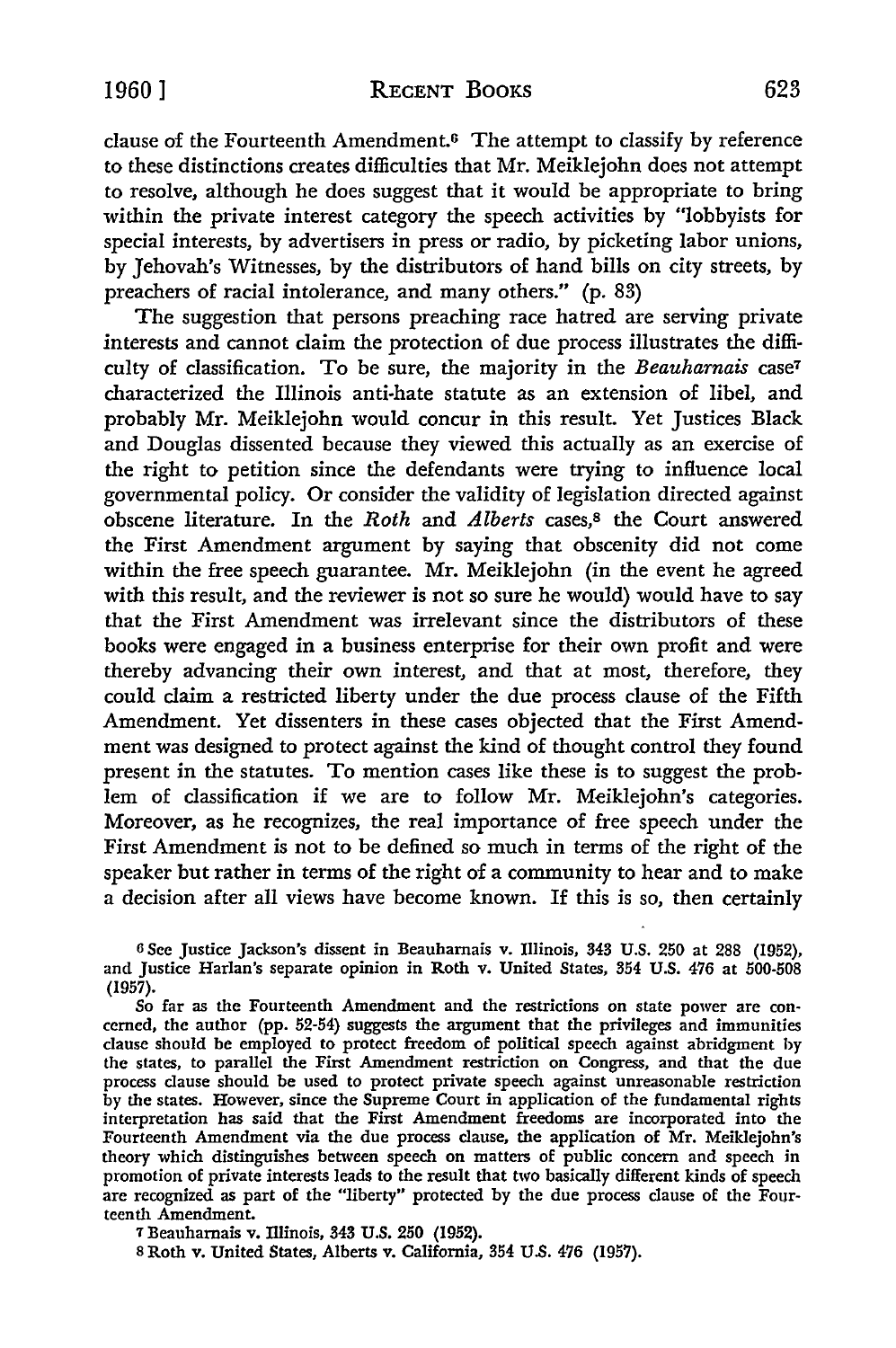many forms of speech based on the assertion of private interest become matters of public concern insofar as they become the basis of political decisions. Lobbying and dissemination of propaganda by private interests surely play a part in the shaping of legislative policy on important public questions. Perhaps it is not too much to say that the Communist Party in advocating overthrow of government in order to advance its own power is asserting a selfish interest which, however, is rescued from the lower liberties secured by the due process clause because it is relevant to the people's final decision on the question whether they want a change of government. In any event it is difficult to see why the Communist Party's advocacy of violent overthrow of government stands on a higher level than a labor union's advocacy of repeal by the usual legislative process of the Taft-Hartley Act or a natural gas company's advocacy of repeal of federal legislation providing for federal control of the price charge by a producer of natural gas.

Notwithstanding the difficulties, there is a practical merit in Mr. Meiklejohn's position which appears to be recognized by the Supreme Court decisions as evidenced by the *Beauharnais* and *Roth* cases, neither of which spoke in terms of clear and present danger, and which rested on the exercise of the police power to protect appropriate public interests. **On** the other hand, the decisions in the cases dealing with internal security legis-• lation,<sup>9</sup> whatever one may say about the outcome of these decisions, do indicate that the Court regards speech when related to freedom of political action as rising to a higher level.

This leaves for discussion Mr. Meiklejohn's criticism of the clear-andpresent-danger test, which he regards as inimical to the freedom that the First Amendment requires in respect to speech as a concomitant of political freedom. The use of this test may be criticized quite apart from the basic considerations advanced by Meiklejohn against it. It is an illusion to treat the phrase as a test. Even before its dilution in the *Dennis* case,1° it did not convey the precise and certain meaning that we may expect of any socalled "test." And certainly the substitution of "clear and probable danger" in the *Dennis* case further impaired the significance of this language. Moreover, the attempt to make it a universal standard in all cases dealing with the various facets of freedom of expression was bound to fail. The words do, however, have value as symbolizing the high and unique place of free speech in our society. Also, the weighing and the balancing-of-interest process which is implicit in the clear-and-present-danger formula does point to the function that the Court has assumed in deciding First Amendment issues. It is here, of course, that Mr. Meiklejohn objects. According to him, there is nothing to weigh against free speech in the discussion of public affairs. Free speech may be limited only when there is no longer opportunity for discussion because the nature of the emergency has made recourse

9 See American Communications Assn., C.I.O. v. Douds, 339 U.S. 382 (1950); Dennis v. United States, 341 U.S. 494 (1951); Yates v. United States, 354 U.S. 298 (1957).

10 Dennis v. United States, 341 U.S. 494 (1951).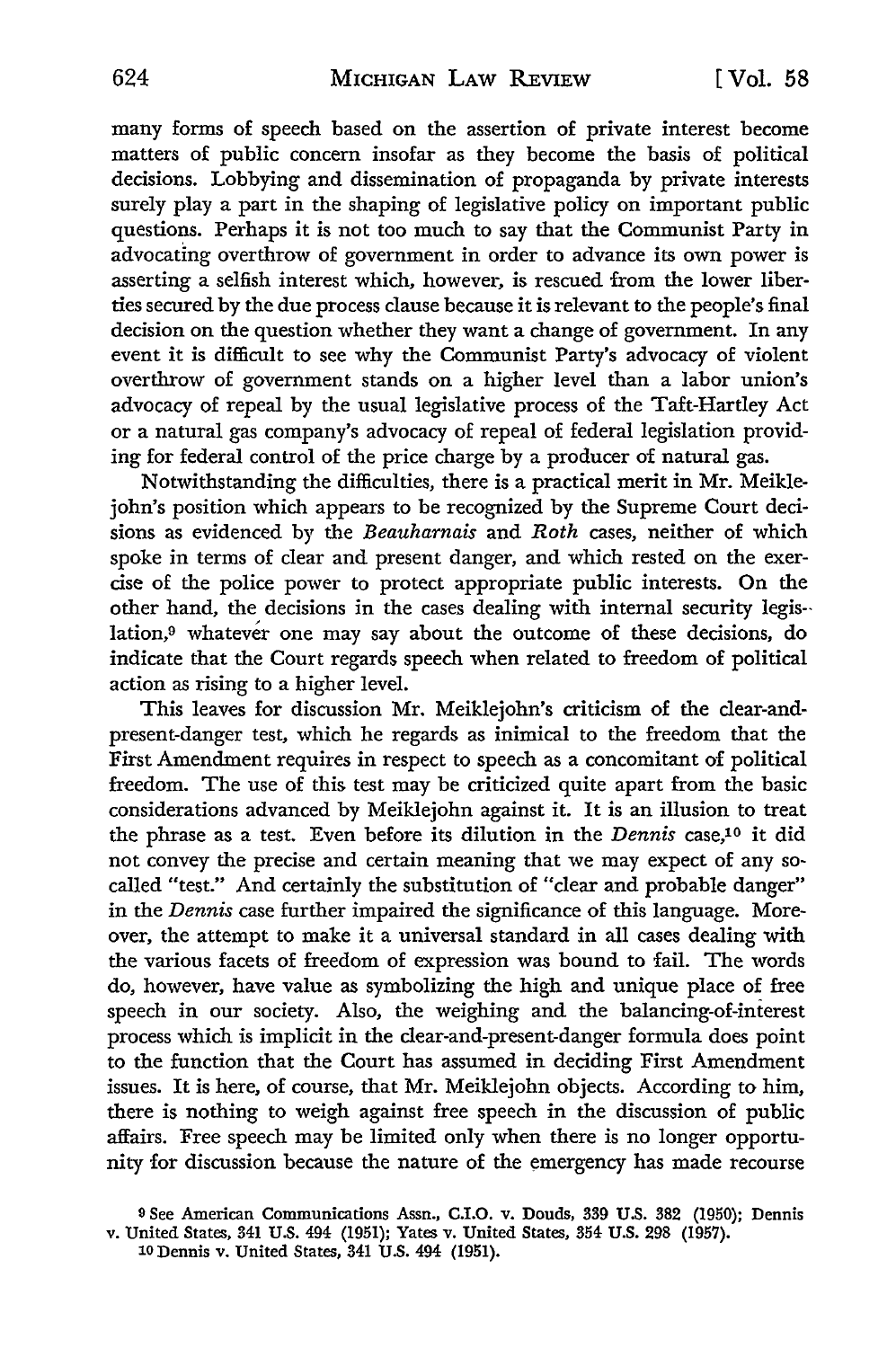to rational argument meaningless, and it may be punished only when it operates as an incitement to overt criminal conduct. An advocacy of action, even of violent action, not amounting to an incitement to overt criminal conduct, cannot be punished since the people should have an opportunity to pass upon the issues presented by such advocacy. At this point, it appears to the reviewer that Mr. Meiklejohn deviates from the compact theory on which he lays so much stress. The Constitution, which he declares is the basic agreement for self-government to which we are all a party, includes as one of the terms of the contract provisions for amendment and change to be achieved in an orderly and peaceful way. That the people have a right to decide whether to change the government by peaceful means consistent with the terms of the contract is clear. Advocacy of change by violence is not, however, within the terms of the compact. It appears to be a non sequitur that those advocating change by violence must be heard in order that the people may make a decision on whether to change their government.

Since the Supreme Court has not allocated the several facets of free speech to the First and Fifth Amendments, respectively, depending on whether the speech is identified with political freedom or with the assertion of private interest, as advocated by Mr. Meiklejohn, it is fair to predict that the Court will continue to use the pragmatic process of resolving First Amendment questions by balancing the various interests at stake in the cases that come before it. Indeed, this pragmatic method is characteristic of the whole process of constitutional adjudication as it has developed in recent years. Nor is this process necessarily as inimical to freedom as one might gather from Mr. Meiklejohn's criticism. In asserting that the liberty to speak in support of private interest stands on a lower level and in recognizing that even speech in relation to matters of public concern may be limited when it operates as incitement to overt conduct, Mr. Meiklejohn also engages in the balancing process and is telling us what is important in determining where the lines are to be drawn. Free speech must be subordinated to the interest of the public in preventing and punishing criminal conduct. Mr. Meiklejohn reaches his result by saying that speech closely related to certain criminal conduct is outside the First Amendment. The Supreme *Court,* on the other hand, reaches its result by saying that in this case the public interest in safety and security outweighs the interest of free speech. Mr. Meiklejohn draws the line at the point where speech is identified with overt conduct. The Supreme Court draws it at a point where speech is identified with advocacy directed at promoting unlawful action.<sup>11</sup> Whether the Supreme Court in applying its balancing process should draw the line at the same point that Mr. Meiklejohn does is a matter of judgment. When Mr. Meiklejohn says that the First Amendment protects advocacy of conduct that stops short of incitement but does not protect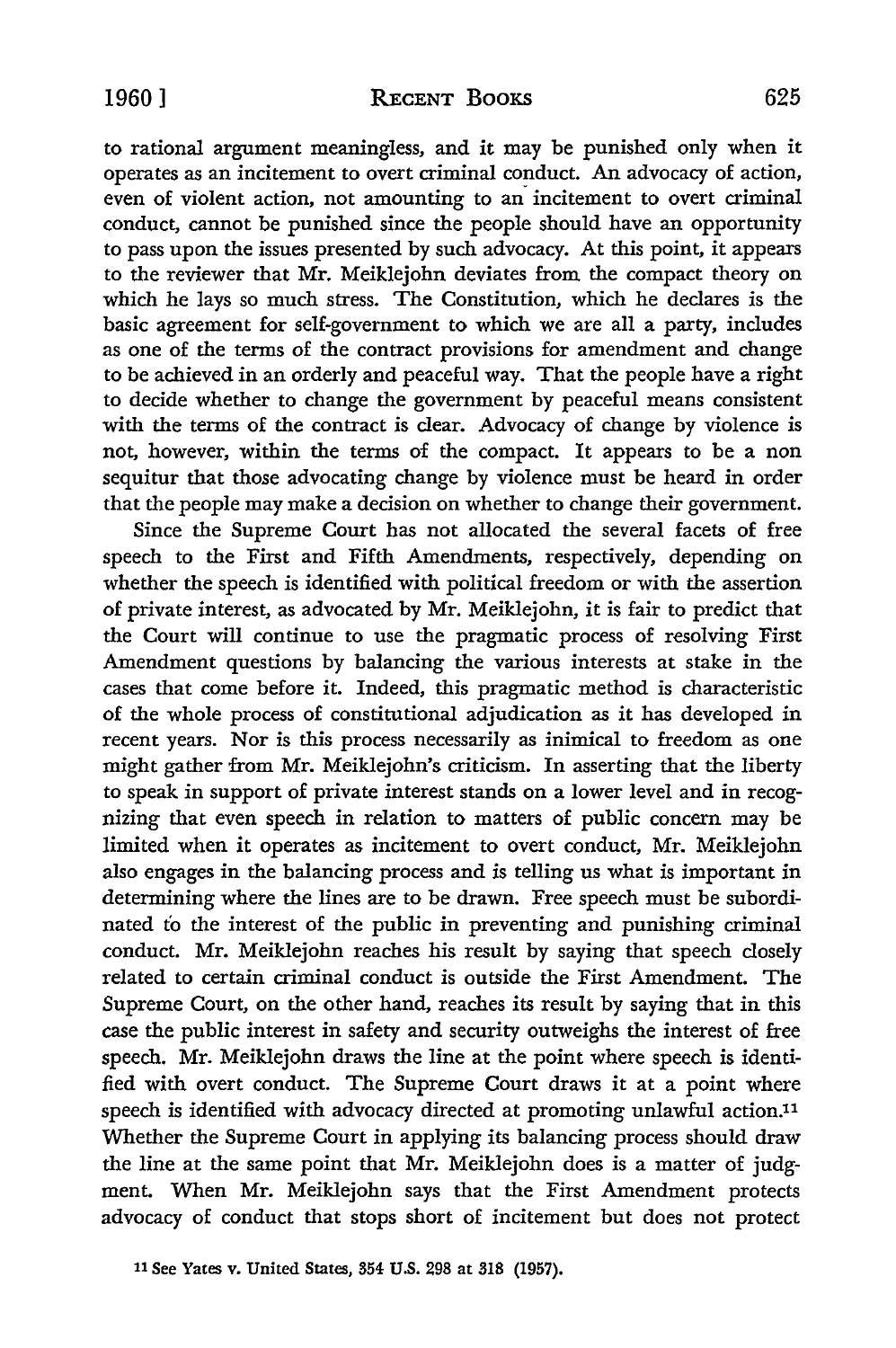advocacy that actually incites to overt conduct, this too is a matter of judgment.

The point is that the interpretation of the First Amendment in the context of a concrete case requires judgment in the identification and appraisal of the competing interests at stake, regardless of whether the Court approaches its task by a definitional process whereby it labels a certain type of speech as either protected or non-protected under the First Amendment or by a process that weighs the kind of speech involved as against the kind of competing public interest protected by the restrictive legislation. There is nothing inherent in the balancing technique or even in the test of reasonableness that precludes the Court from saying, in line with Mr. Meiklejohn's thesis, that restriction on political speech activities may not be permitted unless the speech is identified with unlawful action. The merit of the balancing technique is that it warrants consideration of all the relevant factors. At this point it may be observed that Mr. Meiklejohn's thesis apparently disregards the whole concept of conspiracy to advance unlawful ends-a concept well recognized in the law and which led Justice Jackson to say in the *Dennis* case that the clear-and-present-danger test and the assumptions underlying it were irrelevant in view of the problem presented there. Surely the conspiracy factor must be taken into account in any appraisal of the total situation. Mention may also be made of the problem presented when the imposition of civil disabilities results in indirect abridgment of First Amendment freedoms, as in the cases where persons are made ineligible for continued public employment i£ they take part in political activities or fail to disclaim membership in organizations advocating overthrow of the government by force, or where officers of labor unions must sign non-Communist affidavits as a condition of the unions' continued enjoyment of the privileges granted by the National Labor Relations Act. Here again the Court has employed the balancing process and weighed competing interests in arriving at its results.12 It is not clear whether in Mr. Meiklejohn's analysis these cases should be treated the same as direct abridgments of the kind of free speech he finds protected under the First Amendment or whether he would resolve them by reference to the due process analysis.1a

12 See United Public Workers of America v. Mitchell, 330 U.S. 75 (1947) (prohibition on political activities by federal employees under the Hatch Act); Garner v. Board of Public Works of Los Angeles, 341 U.S. 716 (1951) (oath required of municipal employees); American Communications Assn., C.I.O. v. Douds, 339 U.S. 382 (1950) (non-Communist affidavit required of labor union officers under the Taft-Hartley Act).

13 Mr. Meiklejohn does make clear that in his opinion a person called before a legislative investigating committee should not be compelled under pain of criminal prosecution to answer questions relating to his political beliefs and affiliations. (pp. 148-164) The First and Fifth Amendments taken together should be construed to give an absolute right to refuse disclosures of this kind. The Supreme Court in applying the balancing process upheld the right of non-disclosure in NAACP v. Alabama, 357 U.S. 449 (1958), but rejected the claim in Barenblatt v. United States, 360 U.S. 109 (1959), and Uphaus v. Wyman, 360 U.S. 72 (1959). Likewise, the Court has sustained a state's power to compel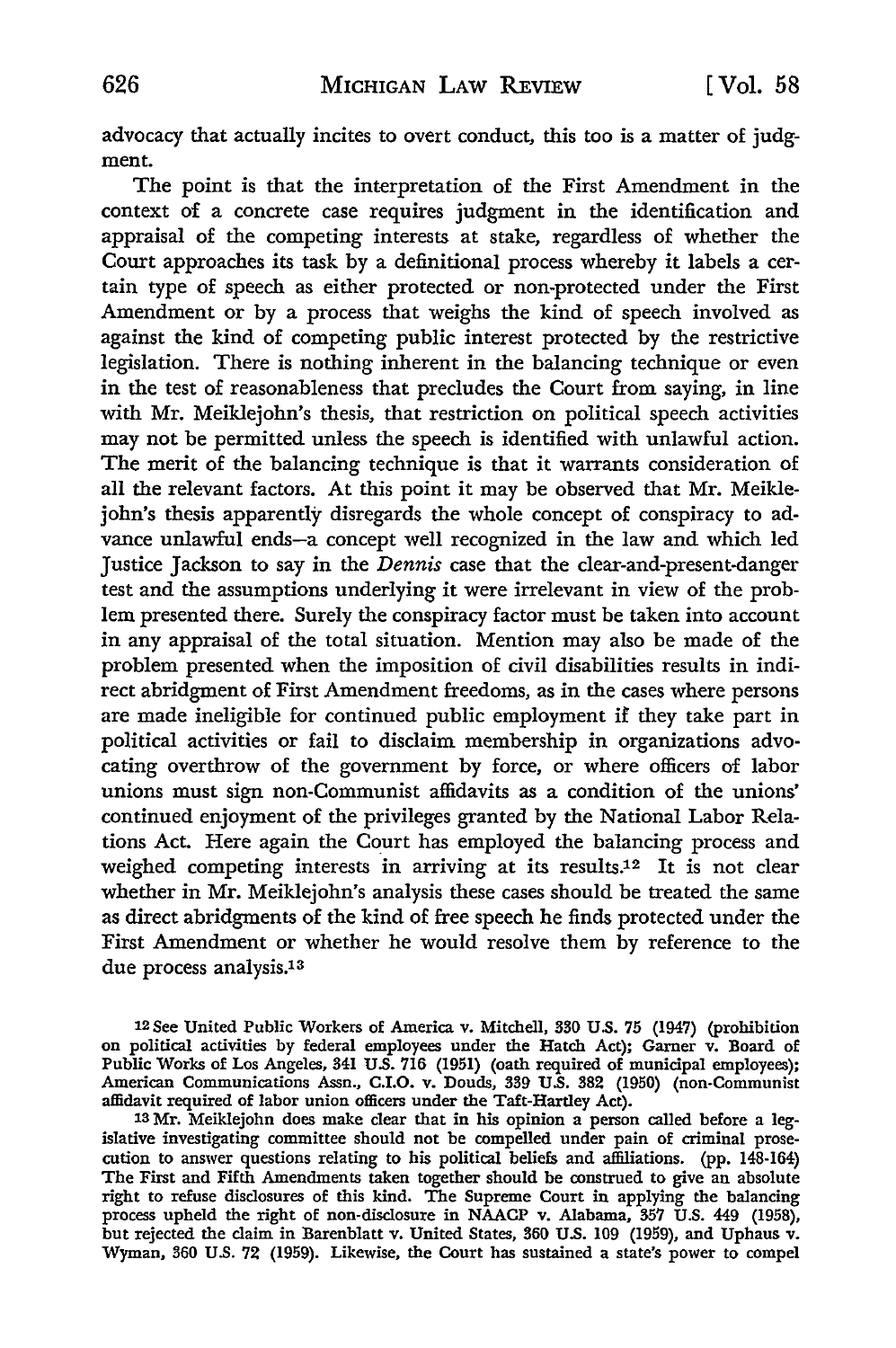It is important that the Court, in applying the balancing technique, adequately identify the various public and private interests which are involved and their relative importance.14 Otherwise the balancing process can easily become a method for rationalizing the dilution of important freedoms. Certainly the function of free speech as a truth-sharing medium to enable a wise decision by the community on matters of public concern gives it the highest priority in the identification and evaluation of interests. Secondly, it is important that the Court, operating within the framework of the identifiable and competing interests at stake, make its own determination on the basis of the record before it to see whether the speech activities in issue were privileged under the First Amendment. It appears to this reviewer that the Court's greatest contribution with respect to free speech is not found in its determinations respecting the constitutionality of statutes but rather in its review of the concrete cases that come before it where speech restrictions are involved. The decision in the *Dennis* case<sup>15</sup> was unsatisfactory since the Court limited itself to an adjudication of the constitutionality of the statute. More meaningful in a good many ways was the later opinion in the *Yates* case<sup>16</sup> where the Court looked at the record to determine whether or not there was evidence that would warrant a jury's finding that the defendants had conspired to advocate overthrow of the government. As one goes back over the earlier cases also, $17$  including the *Abrams* case where Justice Holmes wrote his eloquent dissent, it is clear that Justices Holmes and Brandeis in dissent were less concerned with the abstract question of the constitutionality of the statute than they were with the validity of its concrete application by reference to what the defendants had said and any possible public danger that may have grown out of it.

One final point may be made here with respect to Mr. Meiklejohn's book. He accepts implicitly the Supreme Court's position as final interpreter of the Constitution, and rightly attributes a good deal of influence to the Court in the shaping of basic ideas in our constitutional tradition. The question may be raised, however, whether or not Mr. Meiklejohn overestimates the total role of the Supreme Court. One may, for instance, question his statement that the decline in importance of free speech in the past forty years is attributable largely to the Supreme Court. (pp. 79, 106) In the end, the importance of free speech in our society and the sense of concern about its full protection must rest on the understanding of the people.

disclosure of affiliation as a condition of continued public employment. See Lerner v. Casey, 357 U.S. 468 (1958), and Beilan v. Board of Public Education, 357 U.S. 399 (1958).

17 See Abrams v. United States, 250 U.S. 616 (1919); Gitlow v. New York, 268 U.S. 652 (1925); Whitney v. California, 274 U.S. 357 (1927).

<sup>14</sup>See Justice Black's dissenting opinion in Barenblatt v. United States, 360 U.S. 109 at 141-145 (1959), where he criticizes the majority opinion for what he regarded as its mistake in determining the proper factors to be weighed. Also see McKay, "The Preference for Freedom,'' 34 N.Y. UNIV. L. REv. 1182 at 1193-1203 (1959).

<sup>15</sup> Dennis v. United States, 341 U.S. 494 (1951).

<sup>16</sup> Yates v. United States, 354 U.S. 298 (1957).